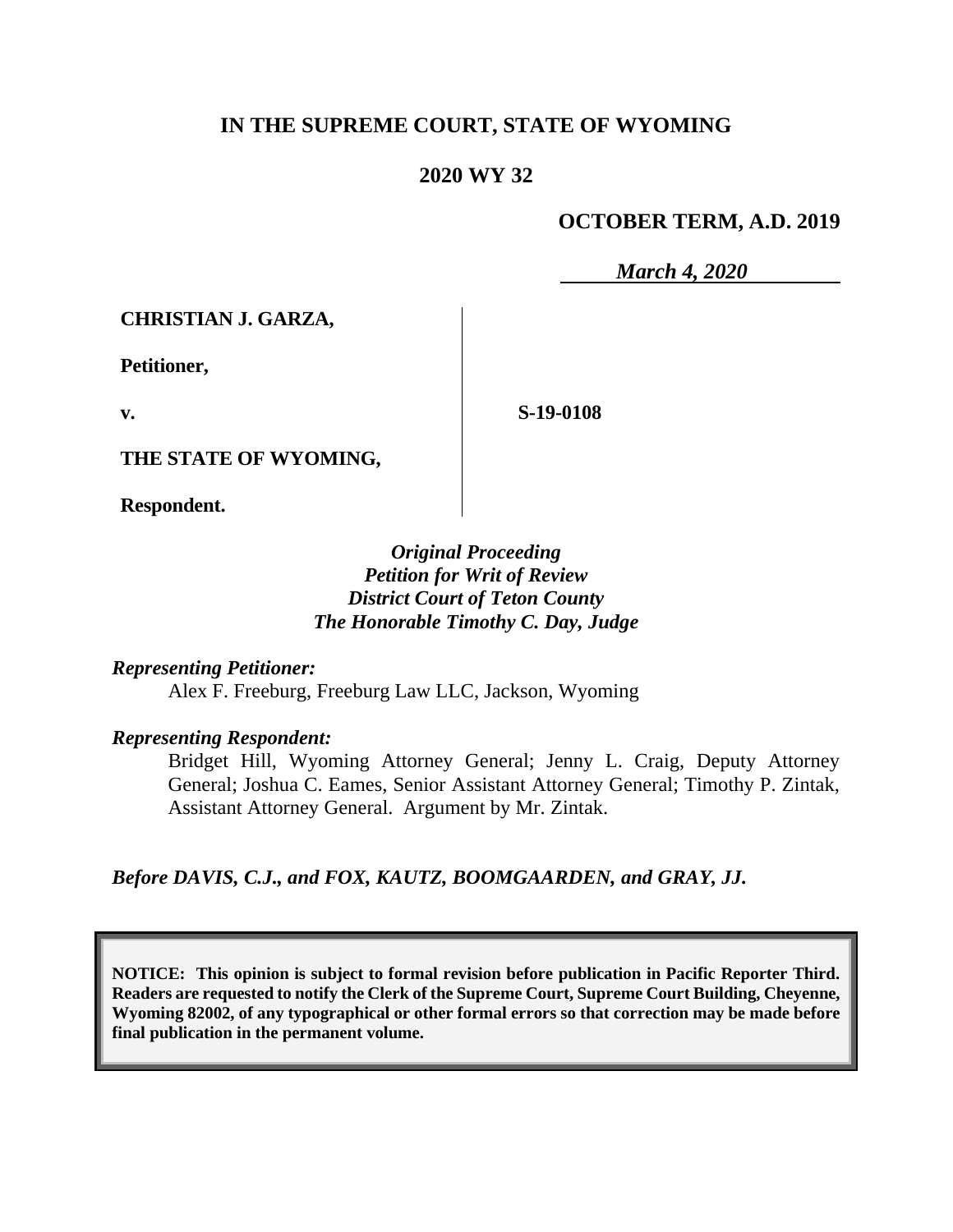**DAVIS**, Chief Justice.

[¶1] A jury found Christian Garza guilty of misdemeanor interference with a peace officer after he verbally refused to provide a blood sample pursuant to a search warrant. After the district court affirmed his conviction, Mr. Garza filed a petition for writ of review in this Court. We granted the petition and now affirm.

### **ISSUES**

[¶2] Mr. Garza presents two issues, which we restate as:

1. Was the jury presented with sufficient evidence to find Mr. Garza guilty of misdemeanor interference with a peace officer?

2. Did the circuit court err in rejecting Mr. Garza's proposed jury instruction concerning the type of verbal conduct that may constitute interference with a peace officer?

# **FACTS**

[¶3] In the early morning hours of December 3, 2017, Deputy Bradley Goering of the Teton County Sheriff's Office was patrolling Highway 22 in Teton County and stopped a vehicle driven by Christian Garza. After talking to and observing Mr. Garza, Deputy Goering arrested him on suspicion of driving under the influence of alcohol and read him Wyoming's implied consent advisement. Mr. Garza said he wanted an attorney and refused consent to any type of testing. Deputy Goering then transported him to the county jail and applied for a search warrant.

[¶4] After obtaining the search warrant, Deputy Goering presented it to Mr. Garza. He explained that the warrant was signed by a judge, that it authorized him to take Mr. Garza to the hospital to have his blood drawn, and that at that point it was no longer consensual. Mr. Garza asked to have his attorney there and to make a telephone call, and Deputy Goering advised him that he was not entitled to have an attorney present and that he could make his telephone call when they returned from the hospital. Deputy Goering then advised Mr. Garza that if he refused or obstructed the blood draw in any way, he would be charged with interference. He went on, "You're welcome to fight this in court, but you don't get to fight it now."

[¶5] Deputy Goering transported Mr. Garza to the hospital and was met there by his backup officer, Officer Thomas Quinn of the Jackson Police Department. Because Mr. Garza was under arrest, his hands and legs were restrained and remained so inside the hospital. The two officers and Mr. Garza entered a small examination room, and Deputy Goering directed Mr. Garza to a chair. While Deputy Goering completed paperwork, a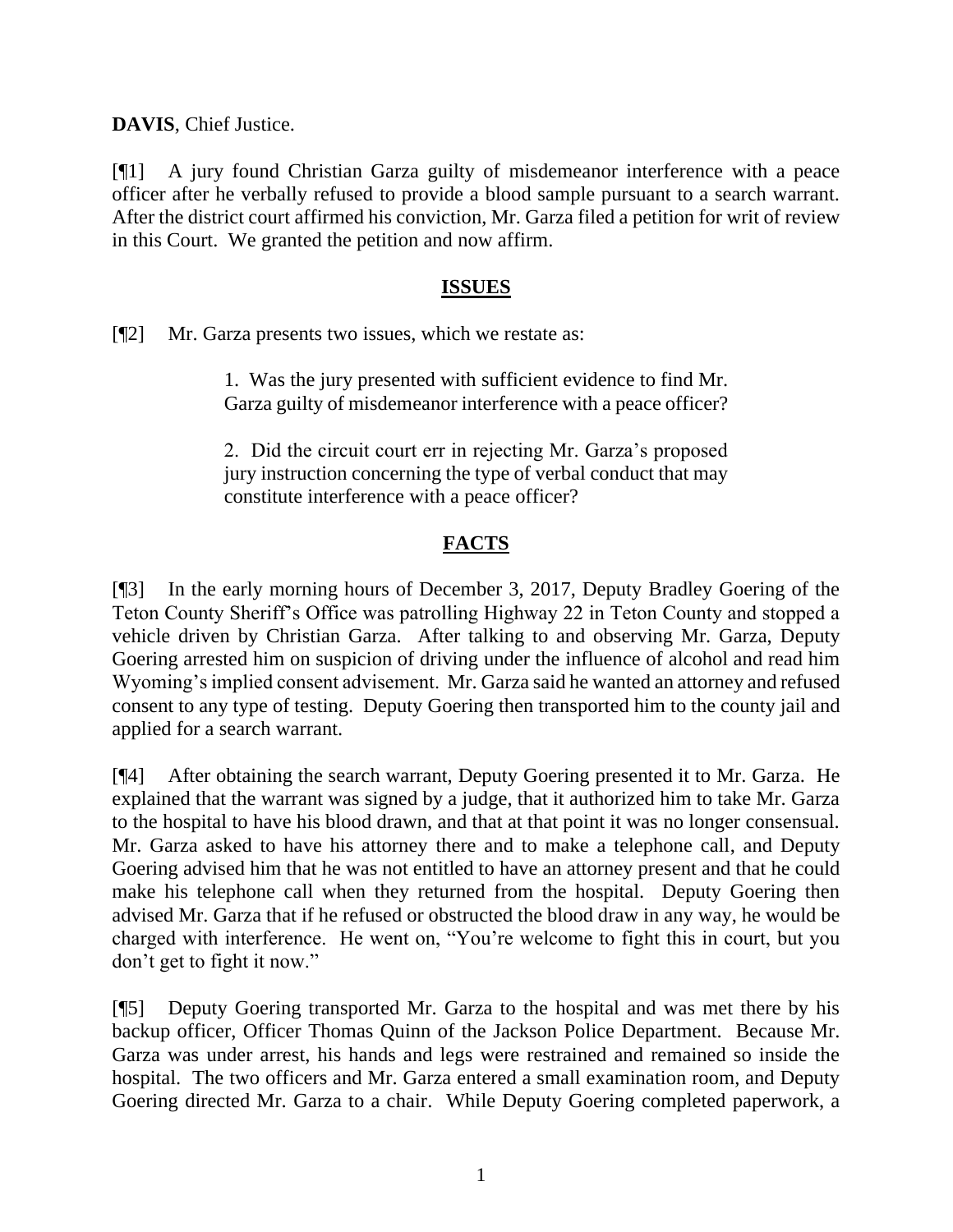hospital worker prepared for the blood draw. When the hospital worker approached Mr. Garza and asked him which arm he would like the blood drawn from, Mr. Garza stated, "I'm not allowing you to take any blood from me." Deputy Goering then asked, "You're going to refuse to give any blood?" and Mr. Garza nodded. Deputy Goering again advised him that the warrant was signed by a judge and that Mr. Garza would be charged with interference with a peace officer if he refused. Mr. Garza maintained his position that he would not comply and wanted to speak to an attorney, and he added that he felt discriminated against and did not trust the officers or the hospital worker.

[¶6] On March 16, 2018, the State filed an information charging Mr. Garza with misdemeanor interference with a peace officer, and on April 11, 2018, a one-day jury trial was held. Deputy Goering and Officer Quinn testified, and their body camera recordings from the county jail and hospital were admitted into evidence, as was the search warrant. After the State rested, Mr. Garza moved for a judgment of acquittal, which the court denied. The case then went to the jury, and it returned a guilty verdict. Mr. Garza renewed his motion for a judgment of acquittal, and the court again denied the motion.

[¶7] On that same day, the circuit court issued its judgment and sentence. It sentenced Mr. Garza to 365 days in county jail, with all but 75 days suspended, and imposed a \$1,000 fine. It also ordered that Mr. Garza serve three years of unsupervised probation. Mr. Garza appealed to the district court, and that court affirmed. He then petitioned this Court for a writ of review, which we granted.

# **DISCUSSION**

# **A. Sufficiency of the Evidence**

[¶8] In reviewing Mr. Garza's sufficiency of the evidence claim, we

decide whether any rational trier of fact could have found that the essential elements of a charged crime were proven beyond a reasonable doubt on the evidence presented. In doing so, we assume that the State's evidence is true, disregard any evidence favoring the defendant, and give the State the benefit of every favorable inference that may reasonably be drawn from the evidence. We will not reweigh the evidence or re-examine witness credibility. Because direct evidence of intent is rare, and circumstantial evidence is most often the only proof available, we have held that intent may be proven by circumstantial evidence alone.

*Bittleston v. State*, 2019 WY 64, ¶ 17, 442 P.3d 1287, 1292 (Wyo. 2019) (quoting *[Jones v.](http://www.westlaw.com/Link/Document/FullText?findType=Y&serNum=2048092195&pubNum=0004645&originatingDoc=If8ba590093b011e9a3ecec4a01914b9c&refType=RP&fi=co_pp_sp_4645_762&originationContext=document&vr=3.0&rs=cblt1.0&transitionType=DocumentItem&contextData=(sc.Search)#co_pp_sp_4645_762)  State*[, 2019 WY 45, ¶ 28, 439 P.3d 753, 762 \(Wyo. 2019\)\)](http://www.westlaw.com/Link/Document/FullText?findType=Y&serNum=2048092195&pubNum=0004645&originatingDoc=If8ba590093b011e9a3ecec4a01914b9c&refType=RP&fi=co_pp_sp_4645_762&originationContext=document&vr=3.0&rs=cblt1.0&transitionType=DocumentItem&contextData=(sc.Search)#co_pp_sp_4645_762).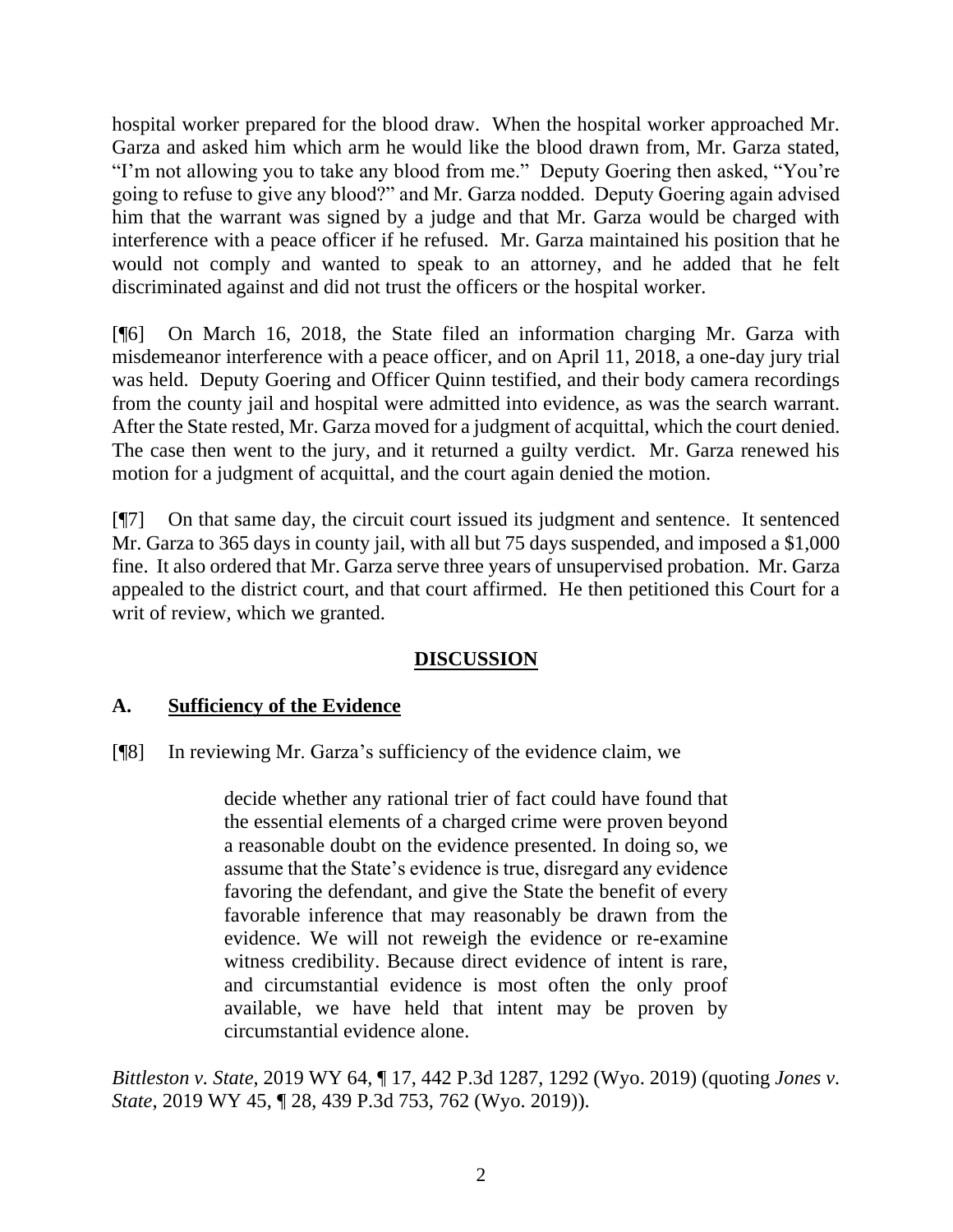[¶9] Mr. Garza does not dispute the facts in this case, but instead contends that his respectful refusal to comply with a search warrant is not the type of verbal conduct that can constitute interference with a peace officer. In support, he points to our decision in *Matthews v. State*, 2014 WY 54, 322 P.3d 1279 (Wyo. 2014). In *Matthews*, the defendant entered a conditional guilty plea by which he preserved three issues for review, including the question of whether his refusal to comply with a search warrant after being arrested for driving under the influence could constitute interference with a peace officer. *Matthews*, ¶ 16, 322 P.3d at 1281. The trial court had not decided this issue, holding that in Mr. Matthews' case there were issues of fact to be determined at trial. *Id.* We held that the issue was not properly the subject of a conditional plea because "the interference charge could not be ruled upon without development of the underlying facts at trial." *Id*. ¶ 17, 322 P.3d at 1281. In so holding, we added in a footnote:

> Based on the record before us, it does not appear that the officer's request for Mr. Matthews to comply with the warrant, and Mr. Matthews' negative response, is sufficient to constitute interference; however, this determination will have to await a full development of the record at trial.

*Matthews*, ¶ 17 n.2, 322 P.3d at 1282 n.2.

[¶10] Mr. Garza seizes on the first clause of our footnote in *Matthews* as controlling and contends that his case is no different. His reliance is misplaced. First, the footnote in *Matthews* is dicta, and thus should not be relied upon as substantive authority. *In re Claim of Prasad*, 11 P.3d 344, 348 (Wyo. 2000) (citing *Bales v. Brome*, 53 Wyo. 370, 380, 84 P.2d 714, 717 (1938)); *Jordin v. State*, 2018 WY 64, ¶ 15, 419 P.3d 527, 532 (Wyo. 2018). Furthermore, in *Matthews*, we did not suggest that a defendant's refusal to comply with a search warrant could not constitute interference as a matter of law. Instead, we recognized that interference is a fact sensitive question that must be decided by a trier of fact. *See Brown v. State*, 2005 WY 37, ¶ 21, 109 P.3d 52, 58 (Wyo. 2005) ("The criminality of Brown's behavior toward Officer Hood was for the trier of fact to decide."); *Newton v. State*, 698 P.2d 1149, 1151 (Wyo. 1985) (whether speech resulted in obstruction, interference or impediment is a question of fact); *Tillett v. State*, 637 P.2d 261, 265 (Wyo. 1981) (finding interference under the facts).

[¶11] We turn then to the question of whether the jury could have rationally found Mr. Garza guilty of interference on the facts before it. Misdemeanor interference is statutorily defined as follows:

> A person commits a misdemeanor punishable by imprisonment for not more than one (1) year, a fine of not more than one thousand dollars (\$1,000.00), or both, if he knowingly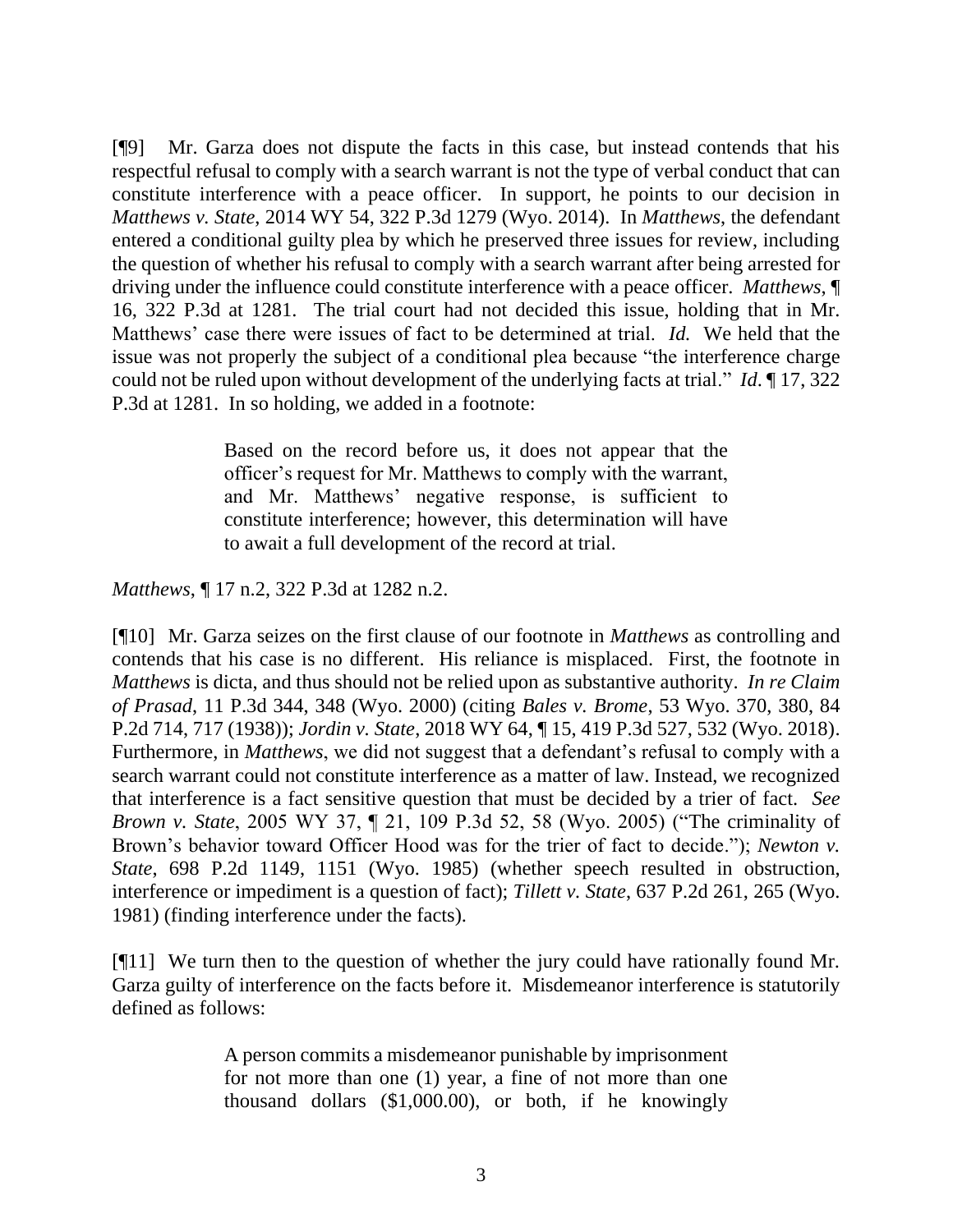obstructs, impedes or interferes with or resists arrest by a peace officer while engaged in the lawful performance of his official duties.

Wyo. Stat. Ann. § 6-5-204(a) (LexisNexis 2019).

[¶12] We have said that "'to interfere' is defined as to check or hamper the action of the officers or to do something which hinders or prevents or tends to prevent the performance of his legal duties." *Tillett*, 637 P.2d at 265 n.2 (approving jury instruction). Interference does not require the "use of actual, direct or threatened force." *Id.* at 264 (citing Torcia, Wharton's Criminal Law, 14th Edition, § 592, p. 305 (1981)). "[A] peace officer may be obstructed, interfered with or impeded in the lawful performance of his official duties in violation of § 6-5-204(a) by speech, passive or otherwise . . . ." *Newton*, 698 P.2d at 1151. We have also observed:

> Each of the three words, "obstructs," "impedes" and "interferes," is a word of common usage and accepted meaning by those of ordinary intelligence. Dictionary synonyms include such words as "hinder," "intermeddle," "deter," "hamper," "prevent," "delay," "thwart" and "inhibit." All of these are words of recognized meaning by those of ordinary intelligence.

> > " \* \* \* [T]he statute was made purposefully broad to cover actions which might not be otherwise unlawful, but which obstructed or hindered law enforcement officers in carrying out their duties. \* \* \* " *[Hudson v.](http://www.westlaw.com/Link/Document/FullText?findType=Y&serNum=1975132135&pubNum=0000711&originatingDoc=Iba917febf39311d983e7e9deff98dc6f&refType=RP&fi=co_pp_sp_711_907&originationContext=document&vr=3.0&rs=cblt1.0&transitionType=DocumentItem&contextData=(sc.Search)#co_pp_sp_711_907)  State*[, 135 Ga.App. 739, 218 S.E.2d 905, 907 \(1975\).](http://www.westlaw.com/Link/Document/FullText?findType=Y&serNum=1975132135&pubNum=0000711&originatingDoc=Iba917febf39311d983e7e9deff98dc6f&refType=RP&fi=co_pp_sp_711_907&originationContext=document&vr=3.0&rs=cblt1.0&transitionType=DocumentItem&contextData=(sc.Search)#co_pp_sp_711_907)

The legislative intent to prohibit that which would interfere with law enforcement officers as they go about their duties is manifest.

*Newton*, 698 P.2d at 1152.

[¶13] We have little difficulty in finding the evidence sufficient to sustain the jury's verdict in this case. It is undisputed that Deputy Goering was engaged in the lawful performance of his duties as a peace officer, and the search warrant, which was admitted into evidence, confirmed that with its final paragraph:

#### **YOU ARE HEREBY AUTHORIZED AND ORDERED**, in

the name of the State of Wyoming, pursuant to W.S. 31-6- 102(d), to obtain and remove the above-named Defendant's **Blood, Breath or Urine**, at the choice of the law enforcement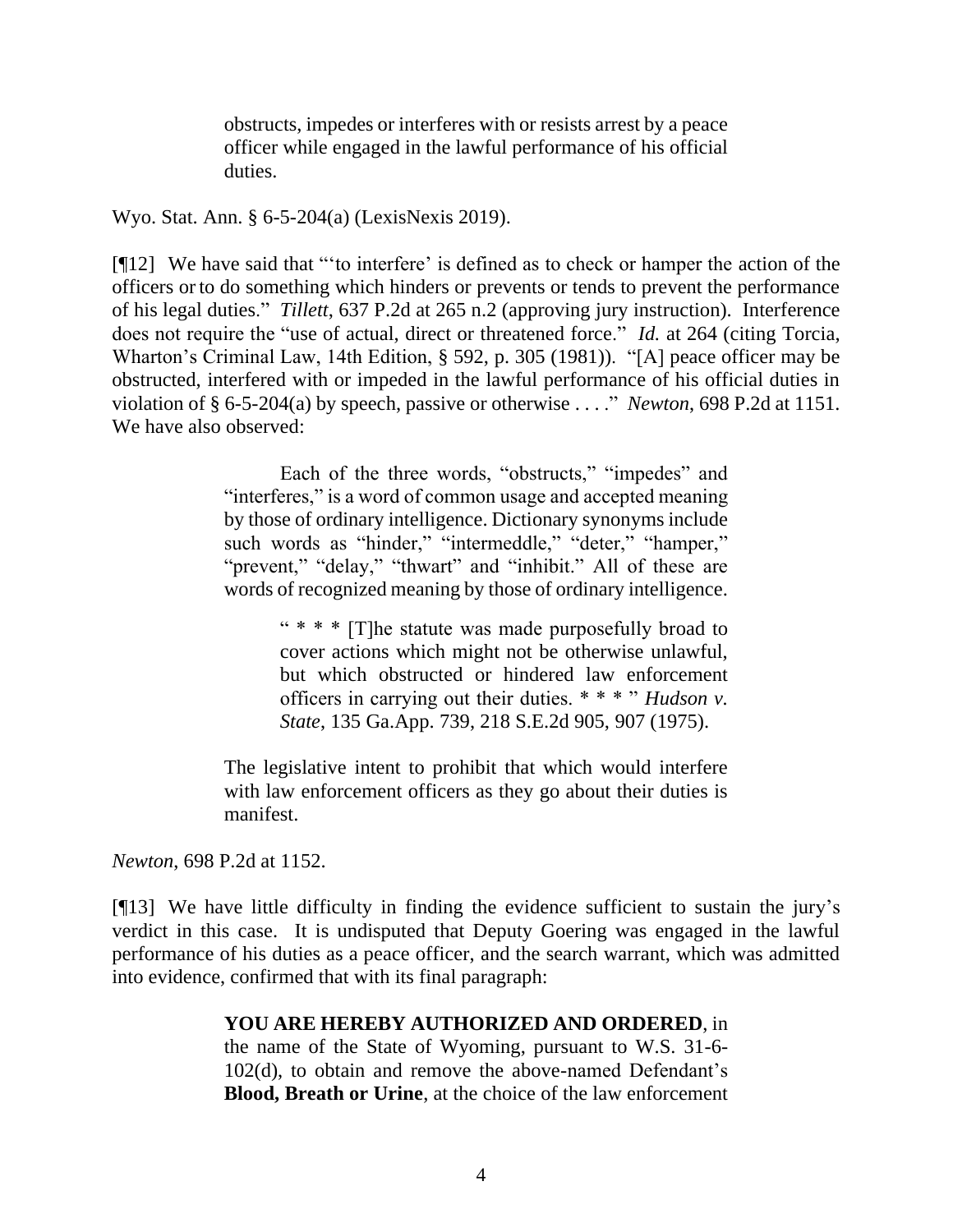agency executing this Warrant, to be executed immediately, at any time during the day or night pursuant to **W.R.Cr.P. 41(c)**, as the evidence requested is of a perishable nature, and prepare a written inventory of the property seized and return the Warrant and written inventory before me within ten (10) days of this date. If the Defendant refuses to comply with, or interferes with, the execution and return of this Warrant, he/she may be subject to criminal penalty.

[¶14] The evidence was also sufficient to establish that Mr. Garza prevented Deputy Goering from performing his lawful duty under the search warrant. The State introduced videos from the body cameras of Deputy Goering and Officer Quinn. Those videos showed that Deputy Goering provided Mr. Garza a copy of the search warrant and explained in clear terms that it was signed by a judge, that it authorized Deputy Goering to obtain a blood sample, and that it mandated Mr. Garza's compliance. He also advised Mr. Garza that if he refused or obstructed the warrant in any way, he would be charged with interference. This evidence was sufficient to show that Mr. Garza was fully informed that a judge had authorized and directed Deputy Goering to obtain a blood sample from him. Nonetheless, when the time came to perform the draw, Mr. Garza stated, "I'm not allowing you to take any blood from me."

[¶15] Mr. Garza's unambiguous statement made it clear that he would not allow the drawing of his blood as ordered by the warrant. Moreover, Deputy Goering confirmed that that was Mr. Garza's position when he asked him if he was refusing to give any blood, and Mr. Garza again made that clear. The result, of course, was that Deputy Goering returned Mr. Garza to the county jail without having obtained the blood sample ordered by the warrant. As we said above, interference does not require physical force or resistance. Mr. Garza's verbal refusal under these circumstances interfered with Deputy Goering's execution of the search warrant and thus was sufficient to constitute interference with a peace officer.

## **B. Jury Instruction**

[¶16] Mr. Garza next contends that the circuit court erred in refusing to give his proposed jury instruction that a mere remonstrance or criticism of an officer is not sufficient to constitute interference. In particular, he requested that the jury be instructed with the following direct quote from *Tillett*, 637 P.2d at 264:

> "Although force or threatened force is not always an indispensable ingredient of the offense of interfering with an officer in the discharge of his duties, mere remonstrances or even criticisms of an officer are not usually held to be the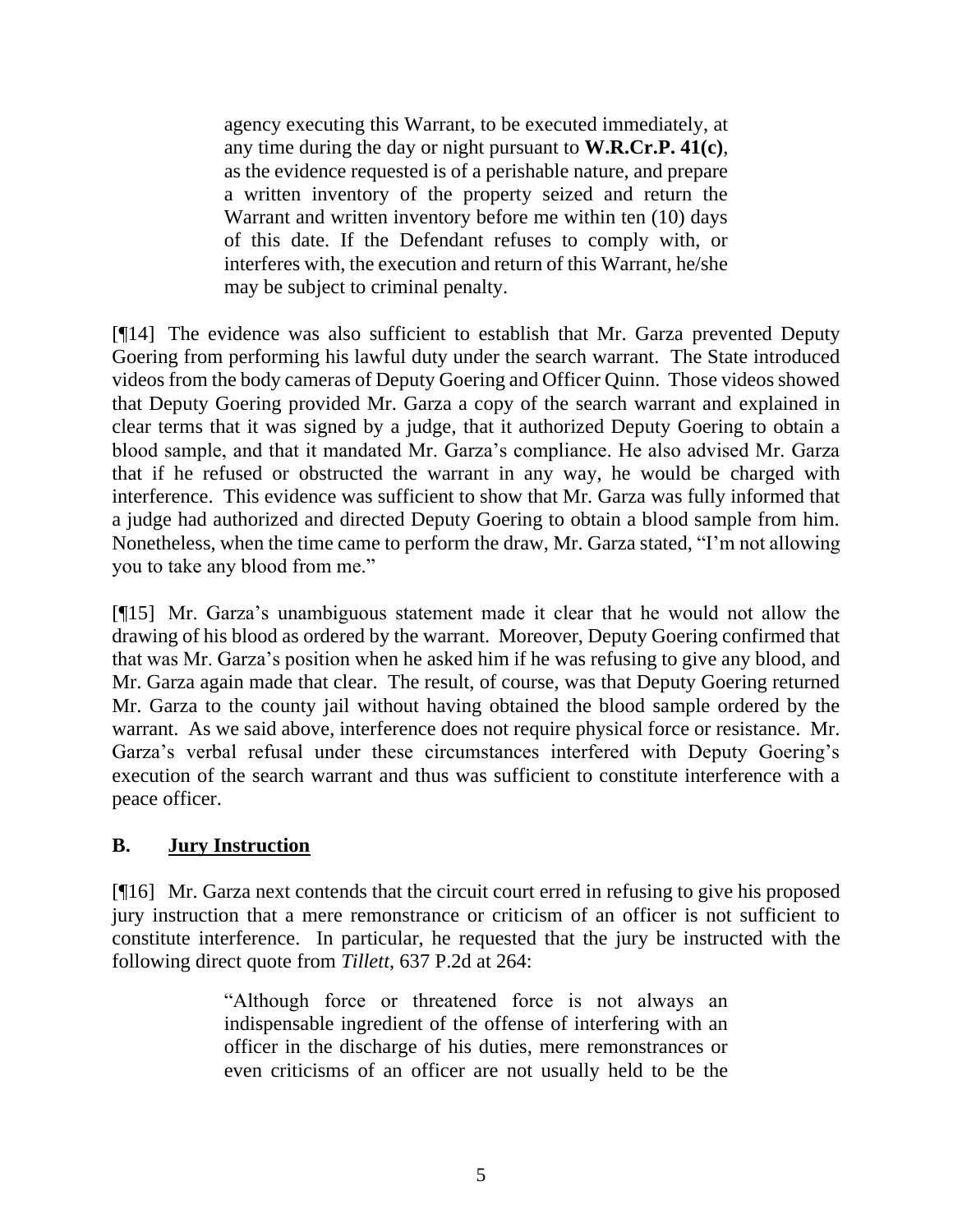equivalent of unlawful interference. \* \* \* " 339 U.S. at 6, 70 [S.Ct. at 470.](http://www.westlaw.com/Link/Document/FullText?findType=Y&serNum=1950116859&pubNum=708&originatingDoc=I9dfd735df39511d9bf60c1d57ebc853e&refType=RP&fi=co_pp_sp_708_470&originationContext=document&vr=3.0&rs=cblt1.0&transitionType=DocumentItem&contextData=(sc.DocLink)#co_pp_sp_708_470)

It has also been said that, while mere remonstrances are not enough, verbal abuse alone may become sufficient to constitute the crime where its intensity, or the totality of several acts is such as to amount to an interference with an officer in the performance of his duty. *Pope v. State*, Tenn. Cr. App., 528 S.W.2d 54 (1978); *State v. Tages*, 10 Ariz.App. 127, 457 P.2d 289 (1969); Annot., [44 A.L.R.3d 1018.](http://www.westlaw.com/Link/Document/FullText?findType=Y&serNum=1972018215&pubNum=108&originatingDoc=I9dfd735df39511d9bf60c1d57ebc853e&refType=RP&originationContext=document&vr=3.0&rs=cblt1.0&transitionType=DocumentItem&contextData=(sc.DocLink))

[¶17] In arguing for this instruction before the circuit court, Mr. Garza characterized it as a theory of defense instruction, and he maintains the same on appeal. Based on that characterization, he argues for a de novo review of the circuit court's failure to give it. *See Tingey v. State*, 2017 WY 5, ¶ 27, 387 P.3d 1170, 1178 (Wyo. 2017) ("The failure to give an offered instruction on the law related to a theory of defense is a due process issue, which this Court reviews de novo.") (citing *James v. State*, 2015 WY 83, ¶ 17, 357 P.3d 101, 105 (Wyo. 2015)). The State disagrees that the requested instruction was a theory of defense instruction and argues for an abuse of discretion review. *See Sam v. State*, 2017 WY 98, ¶ 57, 401 P.3d 834, 854 (Wyo. 2017) (court's refusal to give proposed instruction for abuse of discretion) (citing *Knospler v. State*, 2016 WY 1, ¶ 22, 366 P.3d 479, 485 (Wyo. 2016)). We need not decide whether the proposed instruction was truly a theory of defense instruction because even under the more stringent de novo review required for the refusal of such an instruction, we find no error.

[¶18] Concerning theory of defense instructions, we have said:

Due process requires the trial court to give a correct instruction to the jury that details the defendant's theory of the case. *Blakely v. State*, 474 P.2d 127, 129 (Wyo. 1970). The instruction must sufficiently inform the court of the defendant's theory and must be supported by competent evidence. *Bouwkamp v. State*, 833 P.2d 486, 490 (Wyo. 1992). A theory of the case is more than a comment on the evidence that tells the jury how to consider the evidence. *Ellifritz v. State*, 704 P.2d 1300 (Wyo. 1985). Fundamentally, the instruction must in the first instance be a proper theory of the case, or theory of defense, instruction. That is, the offered instruction must present a defense recognized by statute or case law in this jurisdiction. *Bouwkamp*, 833 P.2d at 490.

. . . .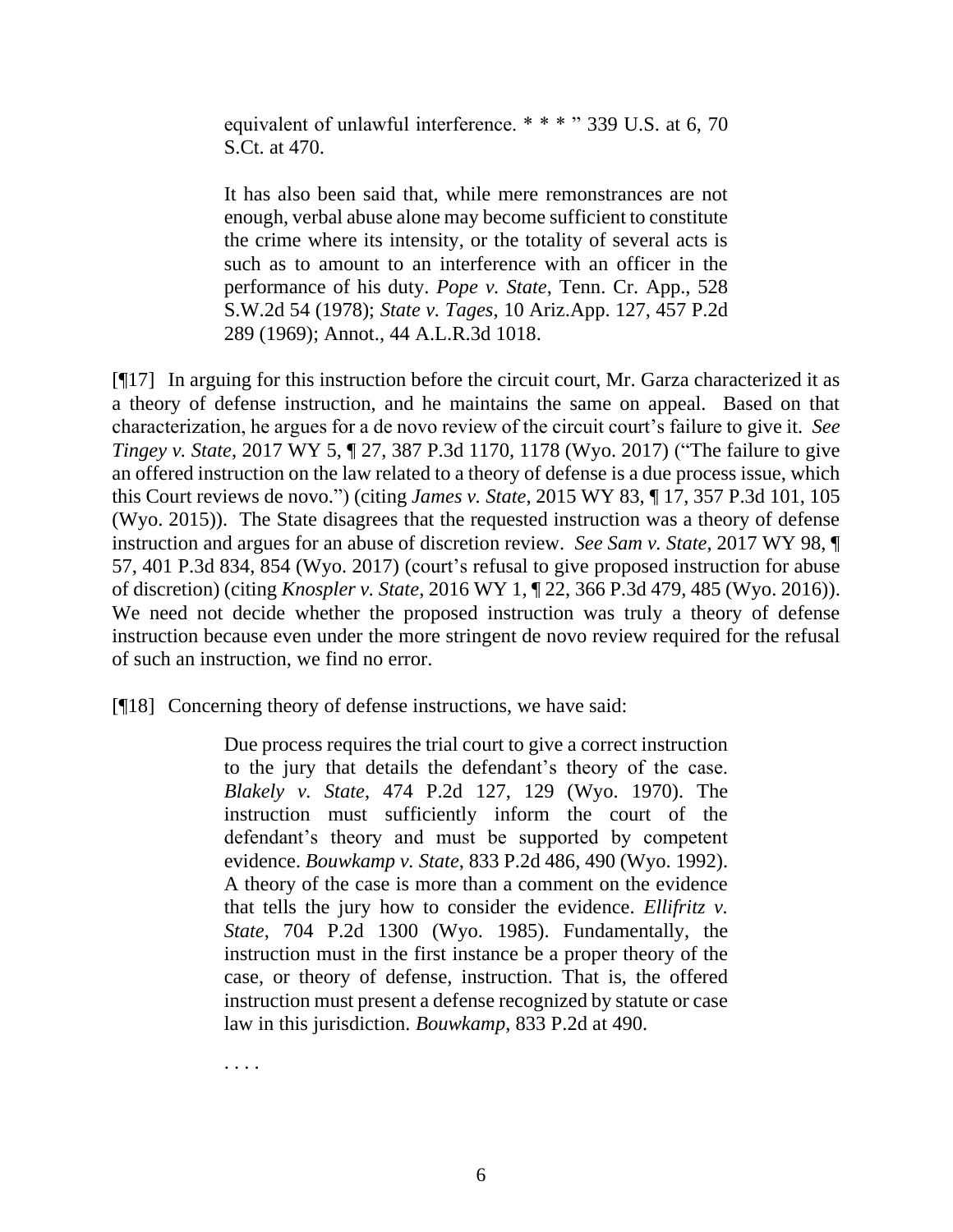Any competent evidence is sufficient to establish a defense theory even if it consists only of testimony of the defendant. *Best v. State*, 736 P.2d 739, 745 (Wyo. 1987). We view the evidence in a light favorable to the accused and the accused's testimony must be taken as entirely true to determine if the evidence is competent. *Duckett v. State*, 966 P.2d 941, 944 (Wyo. 1998). Even if the court deems the evidence to be weak, or unworthy of belief, the instruction must be given if a jury could reasonably conclude the evidence supports the defendant's position. *Id*.

*James*, ¶ 18, 357 P.3d at 105-06 (quoting *Nelson v. State*[, 2010 WY 159, ¶ 14, 245 P.3d](http://www.westlaw.com/Link/Document/FullText?findType=Y&serNum=2023973578&pubNum=0004645&originatingDoc=I2ebfc35b2c0711e5a807ad48145ed9f1&refType=RP&fi=co_pp_sp_4645_285&originationContext=document&vr=3.0&rs=cblt1.0&transitionType=DocumentItem&contextData=(sc.Keycite)#co_pp_sp_4645_285)  [282, 285-86](http://www.westlaw.com/Link/Document/FullText?findType=Y&serNum=2023973578&pubNum=0004645&originatingDoc=I2ebfc35b2c0711e5a807ad48145ed9f1&refType=RP&fi=co_pp_sp_4645_285&originationContext=document&vr=3.0&rs=cblt1.0&transitionType=DocumentItem&contextData=(sc.Keycite)#co_pp_sp_4645_285) (Wyo. 2010)).

[¶19] In denying Mr. Garza's proposed instruction, the circuit court explained:

All right. I'm not going to give the instruction because I think this situation is fundamentally different. The disagreements that people have with police on the street to which leads to an arrest. This is not – it's not a traffic stop resulting in an interference charge, it's a traffic stop resulting in a DUI arrest, resulting in Mr. Garza refusing implied consent, which he has every right to do, and then the issuance of a search warrant and the demand that he comply with a search warrant.

And, you know, there aren't that many cases – I'm not sure there are any cases that talk about this in this kind of a context. Let's see.

I mean the only case I was able to find was a case that said that no physical force – no physical resistance is necessary. And so I view this situation as fundamentally different with the situations that sometimes call for that kind of a jury instruction about disagreeing with the police.

[¶20] We agree. When the moment arrived for the blood to be drawn, Mr. Garza said "I'm not allowing you to take any blood from me." His statement was not a remonstrance or criticism of the officers. It was an unambiguous statement that he would resist efforts to take his blood, and that was the basis on which he was charged with interference with a peace officer.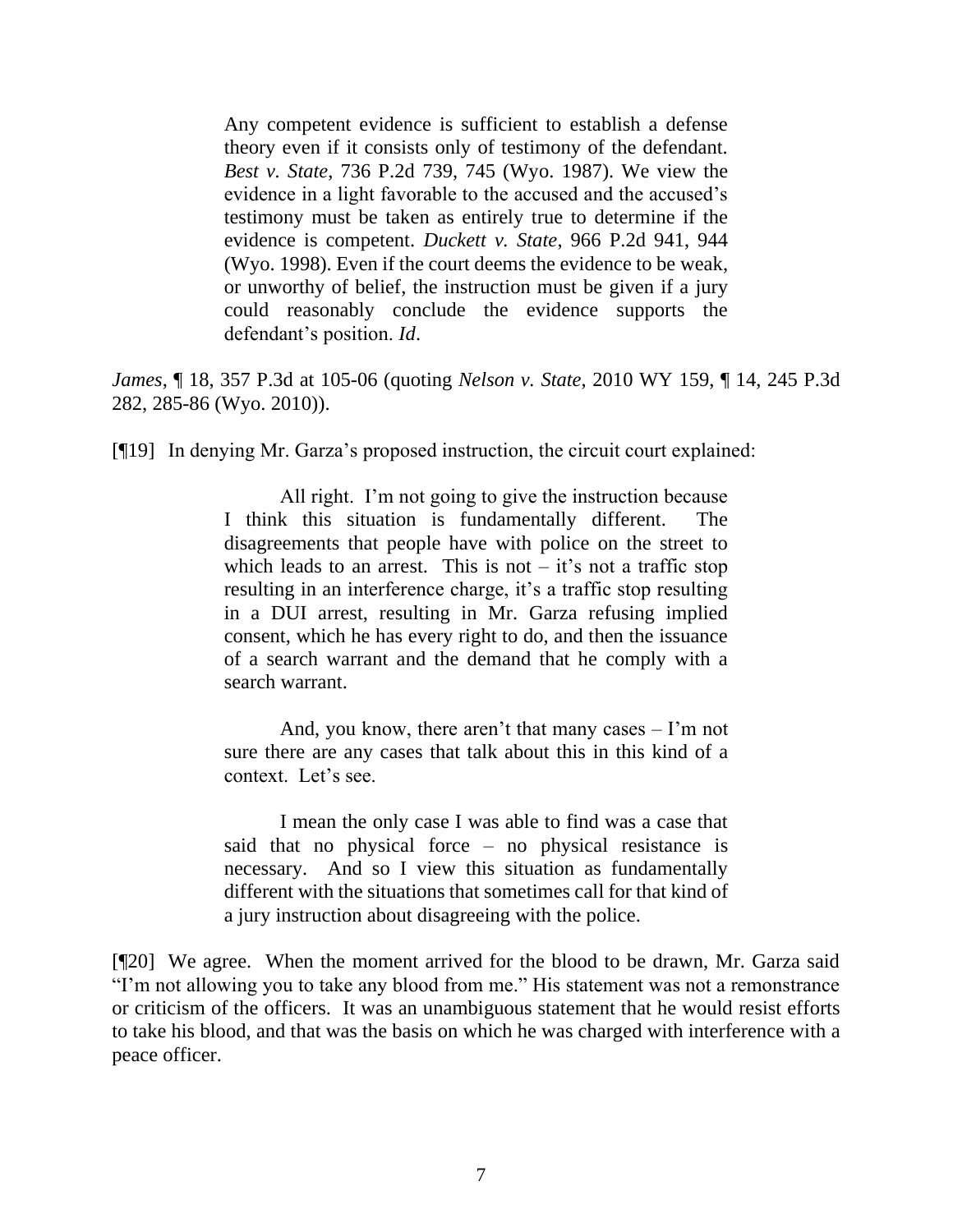[¶21] This case thus differs from *Tillett*, where this Court approved an instruction similar to Mr. Garza's proposed instruction. *Tillett*, 637 P.2d at 265 n.2. In *Tillett*, the following occurred:

> On January 22, 1980, Wyoming Highway Patrol Officers Wollack and Clavette stopped appellant's car for speeding on Wyoming State Highway 37. The record reflects that both automobiles were parked very close to the outer edge of the traveled pavement.

> After the cars had been stopped, appellant Will Tillett left his vehicle and approached the patrol car. Officer Clavette had also exited his car. Tillett was asked by the officer to display his driver's license, but he refused to do so when he learned that the officer intended to cite him for speeding. When this request was made, appellant's driver's license was in his hand. At this juncture, appellant demanded that the radar gun be locked in and the patrol car impounded because these were items of evidence in the case. While making these demands in an angry tone, Mr. Tillett also hopped onto the hood of the patrol car. Officer Clavette once again asked appellant for his driver's license, and he again refused to surrender it, asserting that both officers were communistic and were behaving like the Gestapo. Finally, upon being informed by Officer Clavette that he would be arrested if he did not produce the license, Mr. Tillett complied. The officer then returned to the patrol car for the purpose of issuing the citation.

> Officer Wollack had also exited the patrol car because of Tillett's obstreperous conduct and because he was worried about his partner's safety. Thereupon the appellant also expressed his opinions to Officer Wollack, who then asked Mr. Tillett to return to his car for his own safety as well as that of the officers and the traveling public.

> Rather than comply with the officer's request, appellant raised his voice even louder and continued describing the officers as communistic and Gestapo-like. He also made threatening gestures at Officer Wollack. On at least two separate occasions, Officer Wollack asked appellant to return to his car, but appellant would not comply. Not until Wollack informed Tillett that he was under arrest, did he finally offer to return to his car. At this point, the officer informed Tillett that